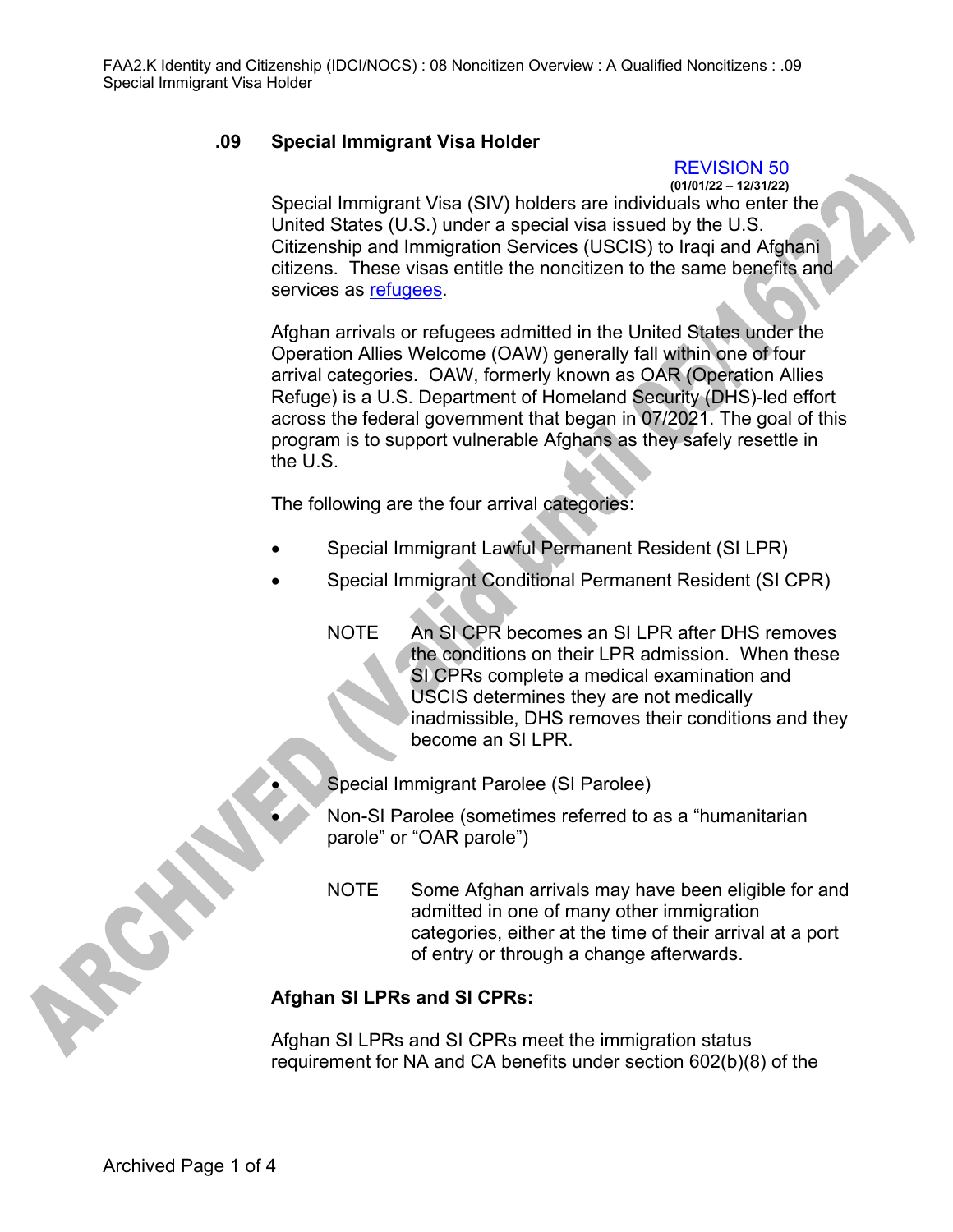Afghan Allies Protection Act of 2009 (8 U.S.C. § 1101 note).

When all other eligibility requirements are met, these participants are eligible for NA and CA benefits indefinitely without a waiting period.

The SI LPRs generally have foreign passports with a DHS, Customs and Border Protection (CBP) stamp admitting them with any of the followings Class of Admission (COA) codes:

- SQ1 (Arrival Principal)
- SQ2 (Arrival Spouse of SQ1)
- SQ3 (Arrival Unmarried Child of SQ1)
- SQ6 (Adjustment Principal)
- SQ7 (Adjustment Spouse of SQ6)
- SQ8 (Adjustment Child of SQ6)

The SI CPRs generally have foreign-issued passports with a DHS, CBP stamp admitting them with any of the following COA codes:

- CQ1 (Principal)
- CQ2 (Spouse of CQ1)
- CQ3 (Child of CQ1)

Some of the SI LPR or SI CPR arrivals may not have a physical immigrant visa or temporary Form I-551 stamp in their passport. The United States Citizenship and Immigration Services (USCIS) is also issuing a Form I-551, Permanent Resident Card, to these SI LPRs and SI CPRs. In addition, regardless of the documentation presented, the Verified Legal Presence (VLP) in HEAplus can provide initial verification of these arrivals except those whose case involves something unusual that may require additional verification.

## **Afghan SI Parolees and Non-SI Parolees:**

Afghan SI and Non-SI parolees are both paroled into the U.S. under section 212(d)(5) of the Immigration and Nationality Act (INA). Both groups may have a Form I-766, Employment Authorization Document (EAD), with a C11 category and/or a CBP "PAROLED" stamp in their passport.

The following Afghan SI and Non-SI parolee participants are eligible for NA and CA without a waiting period effective 09/30/2021 until

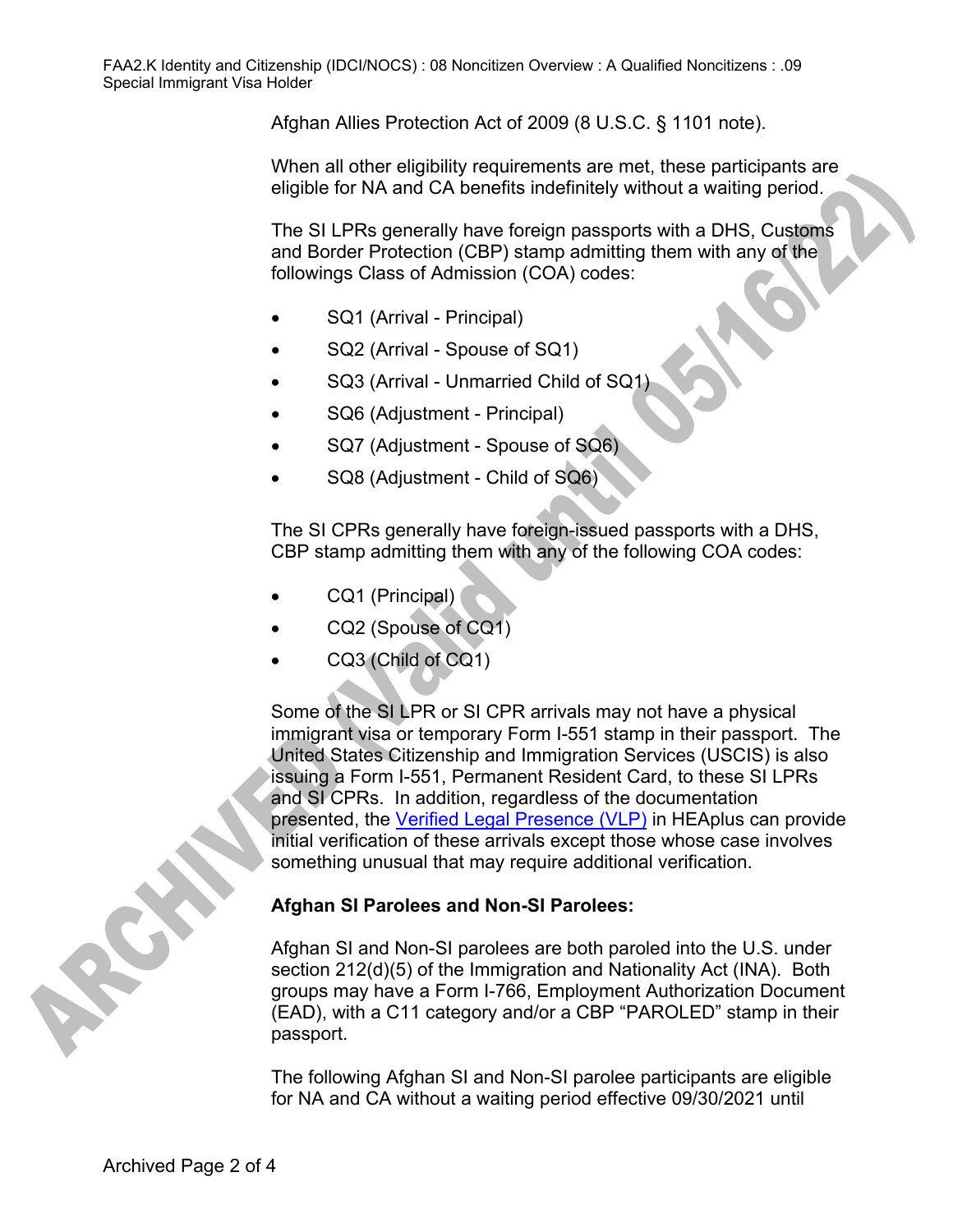03/31/2023 or until the end of their parole term, whichever is later:

- Afghan citizens or nationals paroled into the United States between 07/31/2021 and 09/30/2022
- Their spouses or children paroled after 09/30/2022
- Their parents and guardians paroled after 09/30/2022 when the Afghan citizen or national is an unaccompanied child

SI Parolees have a separate, printed page on CBP letterhead with their Form I-94, Arrival-Departure Record. SI Parolees are assigned the following COA codes:

- SQ4 (Principal)
- SQ5 (Dependent)

The printed page contains information including the following notation, and is signed and dated by a USCIS officer:

> Special Immigrant Status (SQ/SI) Parolee Sec 602(b)(1) AAPA / Sec 1059(a) NDAA 2006 Date **Department USCIS** officer:

Non-SI parolees may also have a Form I-94 printed from the CBP Form I-94 website with any of the following COA codes:

- OAR (CBP implemented August 2021)
	- PAR, DT (these or other parole COAs used instead of OAR before August and occasionally afterward)

For both SI and Non-SI Parolees, the [Verified Legal Presence \(VLP\)](file://nas02/dbmeadmin$/Policy%20Share/FAA%20Manual%20Conversion/FAAPolicyManual(Development)/VOL2%20converted/2.K_IDCI.docx#VerificationInformationSystemVIS) in HEAplus can provide an initial verification response.

The Systematic Alien Verification for Entitlements (SAVE) fact sheet includes detailed information and examples regarding Afghan arrival categories, documentation, and SAVE responses.

Afghan arrivals entering Arizona may contact a Voluntary Agency (VOLAG). When the VOLAG determines that a participant may be eligible for FAA assistance, VOLAG staff assist the participant in completing the official FAA application.

All Afghan arrivals or refugee applications for FAA assistance during their first eight months in the U.S. must be processed at designated

Archived Page 3 of 4